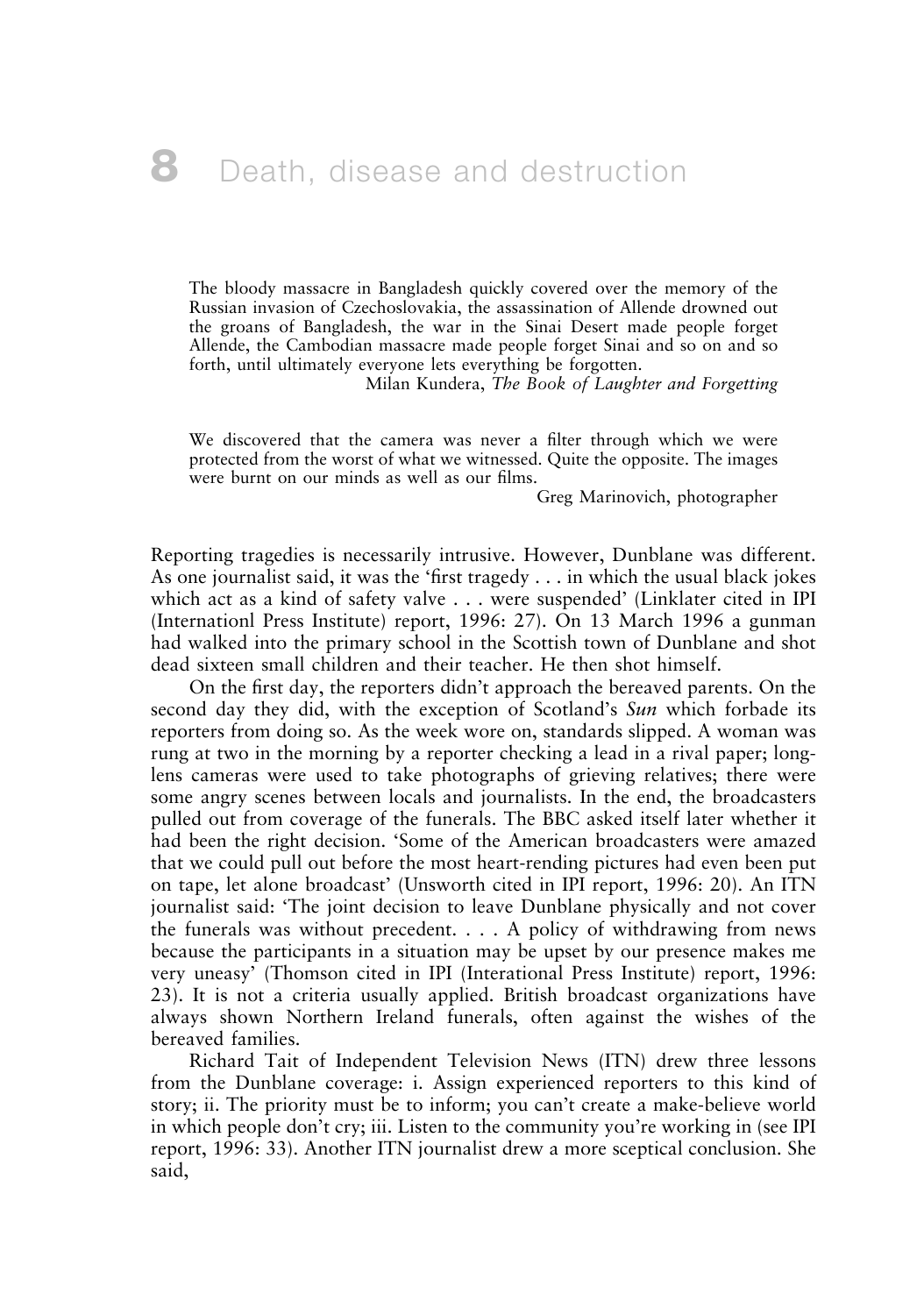Four days later, more than a hundred young people died in a fire in the Philippines. The news programmes here showed not only the inside of the burnt out disco, but relatives weeping outside the hospitals . . . no-one complained [there were 150 complaints about the ITN's shots of grieving Dunblane relatives]. It seems that showing grief on television is OK, so long as the grieving people live far away. (Burns cited in IPI report, 1996: 4)

Reporting suffering is fraught with difficulties. Journalists must deal with it daily: accidents, deaths, suicides, murders, war. They have to speak to bereaved parents, parents whose children have been murdered, died in an accident or a terrorist bomb. They also have to witness suffering: a child dying from starvation or the carnage in the wake of the NATO attack on a civilian convoy. Reporters must speak and write about, film or photograph these events.

How should journalists report suffering? Is it true that `watching and reading about suffering . . . has become a form of entertainment' (Moeller, 1999: 34)? Do the reporter's professional ideals of independence and detachment exclude the possibility of compassion in reporting? `Everyone knows that good reporters are hard', says Randall, 'Cynical, cold, calculating and maybe even a little cruel. The sort of people who can look a corpse in the eye  $-$  and smile' (2006: 122). He tells a story about one man with such a reputation, Ben Hecht, reporter with the Chicago Daily News. One day he was sitting in court reporting on the trial of a man who had murdered his entire family. As the judge sentenced him to death, the man sprang forward and plunged a butcher's knife into the judge's heart. All the reporters including Hecht froze, except one man from the rival paper who carried on scribbling. Hecht recounted later what happened:

None of us in the courtroom had the presence of mind to write a single word, paralysed as we were by the attack. Yet here was this guy from the Inter-Ocean, who had nerves of steel, who had never paused in doing his job. I just had to find out what he had written.' Hecht ran after the copyboy, caught him by the arm, and grabbed the pages. On them, written over and over again in a shaky hand, were the words: `The judge has been stabbed, the judge has been stabbed. . .' (cited in Randall, 2000: 122)

Being a good reporter is not being emptied of humanity.

# SUFFERING, COMPASSION AND PITY

The experience of suffering and pain is intimate, personal. It is something that we cannot communicate. As Arendt says, 'great bodily pain, is at the same time the most private and least communicable of all [experience]'  $(1958: 50-1)$ . Suffering is a further refinement of pain, known by beings who are aware of what they experience. Babies may cry in pain but their suffering is less than that experienced by adults. Knowledge, memory and anticipation of pain all contribute to the experience of suffering.

Our reaction to suffering is often to feel a kind of embarrassment: we want to comfort or turn away. To stand and stare, to expose the person who suffers to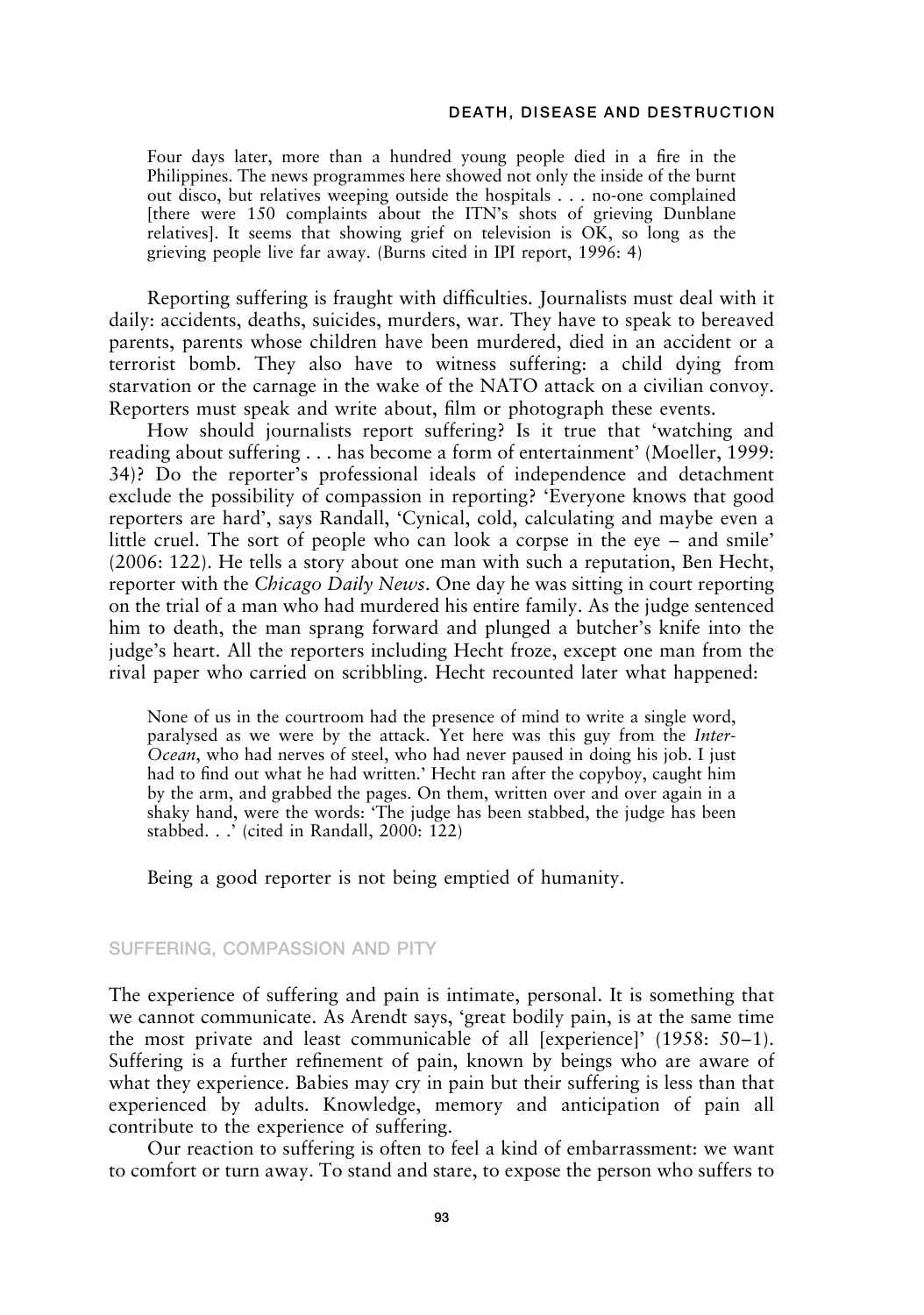the public gaze, is refined cruelty. The Romans realized this: they reserved crucifixion as a form of execution for non-Romans; the exposure of the dying criminal to the gaze of others was considered particularly humiliating.

In the best of people suffering will prompt feelings of pity, mercy or compassion. The word 'pity' in English has become associated with condescension. Someone who pities does not suffer. Compassion, on the other hand, is directed to specific suffering human beings. It is defined by the Oxford English Dictionary as `the feeling or emotion, when a person is moved by the suffering or distress of another, and by the desire to relieve it; pity that inclines one to spare or to succour.' Aquinas uses the term *misericordia* (literally to have a 'merciful heart') to name the virtue which is the capacity for grief and sorrow at another's distress that moves us to supply what they need. It is not simply the feeling of sorrow. As MacIntyre explains, 'Sentiment, unguided by reason, becomes sentimentality and sentimentality is a sign of moral failure' (1999: 124).

The archetypal display of *misericordia*, mercy or compassion, is found in the New Testament story of the Good Samaritan which Jesus tells in response to the question 'And who is my neighbour?'<sup>1</sup> A man is attacked by robbers, and left wounded and bleeding on the road. Two other men  $-$  a priest and a Levite  $$ pass him by. The man who stops, takes him to a nearby inn and pays for him to be treated is a Samaritan. It is as if a Palestinian today were to stop and help an Israeli Jew. This is the essence of the virtue of misericordia as opposed to a feeling of compassion. We are moved to act not because of any `interest' or family link to the person who suffers but simply because he or she is a fellow human being.

Lack of compassion can be at the heart of some of the more unsavoury journalistic practices. `Pack journalism', the `ambush' interview of someone who has no experience of reporters, invasions of privacy and other dubious methods lend support to Conservative politician, Alan Clark's, observation that 'there is no such thing as mercy in the media' (1999: 286). But reporters and editors without a spark of mercy have forgotten why they are in the business in the first place. The thrill of the hunt has replaced the fundamental interest and curiosity about other human beings which is what makes journalism worth doing.

## COVERAGE OF SUFFERING

How do journalists decide what material it is appropriate to show or publish? Newsrooms receive all kinds of gory footage. The picture of the calcinated Iraqi soldier on the road out of Kuwait City was one of the emblematic images of the Gulf War and one of the first to show that people had actually died. The Observer newspaper received the photograph and, unlike most of its competitors, decided to publish it (3 March, 1991). After much debate about its suitability for the front-page, it was eventually decided to put it on an inside page so as not to upset the readers' breakfast. The journalists responsible for this decision now believe they should have made the riskier decision of publishing it on the front-page (Trelford, 2000).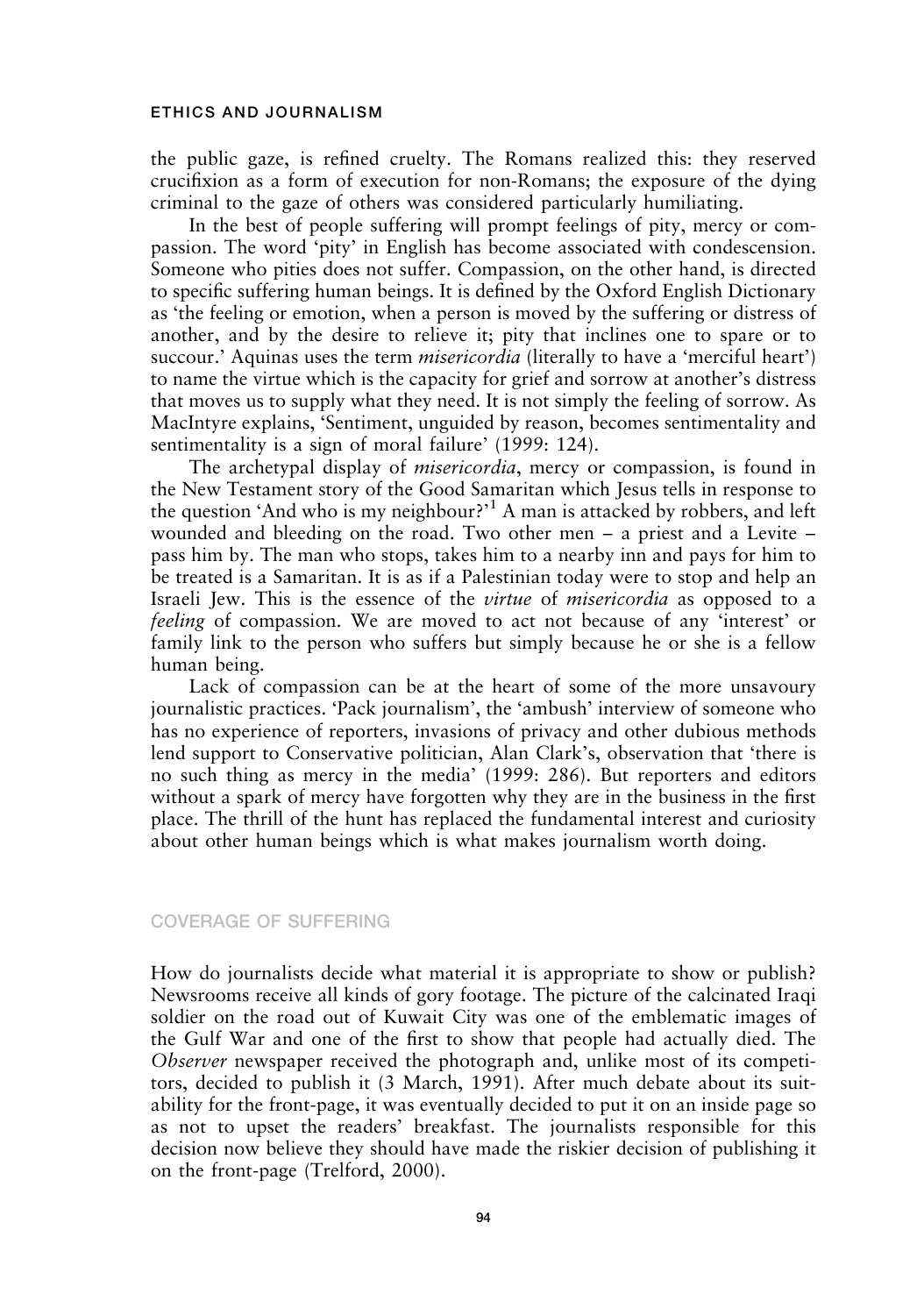The sequences of images of the two planes crashing into the World Trade Center in New York on 11 September 2001 will be seared into the memories of all those who saw them in the newspapers and on their screens. They were replayed over and over again. Not, however, on the American ABC network. Its president felt their effect was so depressing for the American people that they should not be repeatedly used in news reports.

The images of people throwing themselves off the doomed towers from hundreds of feet up sent 'a collective shudder' around The Guardian newsroom. But the paper's picture editor, Danny John, had no doubt that one of these images should be used. He explained, `Some pictures we see cannot be published because of their truly horrific nature.' But in this case the person 'caught by the photographer in those few frames was not identifiable and, while it was inevitably upsetting to some readers, we believed it was not our job to sanitize or censor the awful circumstances in which these innocent victims found themselves' (2001: G2).

In 1999 NATO mistakenly bombed a refugees' convoy leaving Kosovo. The regional paper in the area of Spain where I was staying ran a shocking front-page photograph showing a dismembered victim. It was an image which would never have been used in a British paper. When I asked a Spanish journalist what criteria would have been used to judge whether to publish the picture, he said the criterion was distance. As the dead were foreigners, the image was considered acceptable. It was the application of the principle cited by the American newsman that: 'One dead fireman in Brooklyn is worth five English bobbies, who are worth 50 Arabs, who are worth 500 Africans' (cited in Moeller, 1999: 22).

Coverage of suffering is clearly influenced by cultural factors. Death may be less of a taboo in Spain than in Britain.<sup>2</sup> However, the fact that such a shocking picture would not have been shown of a Spanish victim shows that some kind of moral sense is at work.<sup>3</sup> I'll examine below what considerations do and might apply in the different circumstances of war, disaster and domestic tragedy.

### DEATH AND DISASTER

## Natural and man-made disasters

Britain's greatest sporting tragedy was to show reporting of suffering at its worst. Ninety-five Liverpool football fans were crushed to death at the Sheffield Hillsborough stadium in April 1989, largely due to the inadequacies of crowd control measures. It was the FA Cup semi-final and the stadium was full of journalists and sports photographers. They recorded the tragedy as it unfolded before them, taking thousands of pictures, `many of which showed such harrowing detail of death and suffering it was almost an impossible editorial decision to decide which could actually be printed' (Chippindale and Horrie, 1999: 332).

On the national tabloids, concern for the victims and their families was swept aside in the rush to get the pictures out and meet competitive pressures. Even though, for the first few days there was no way of knowing whether those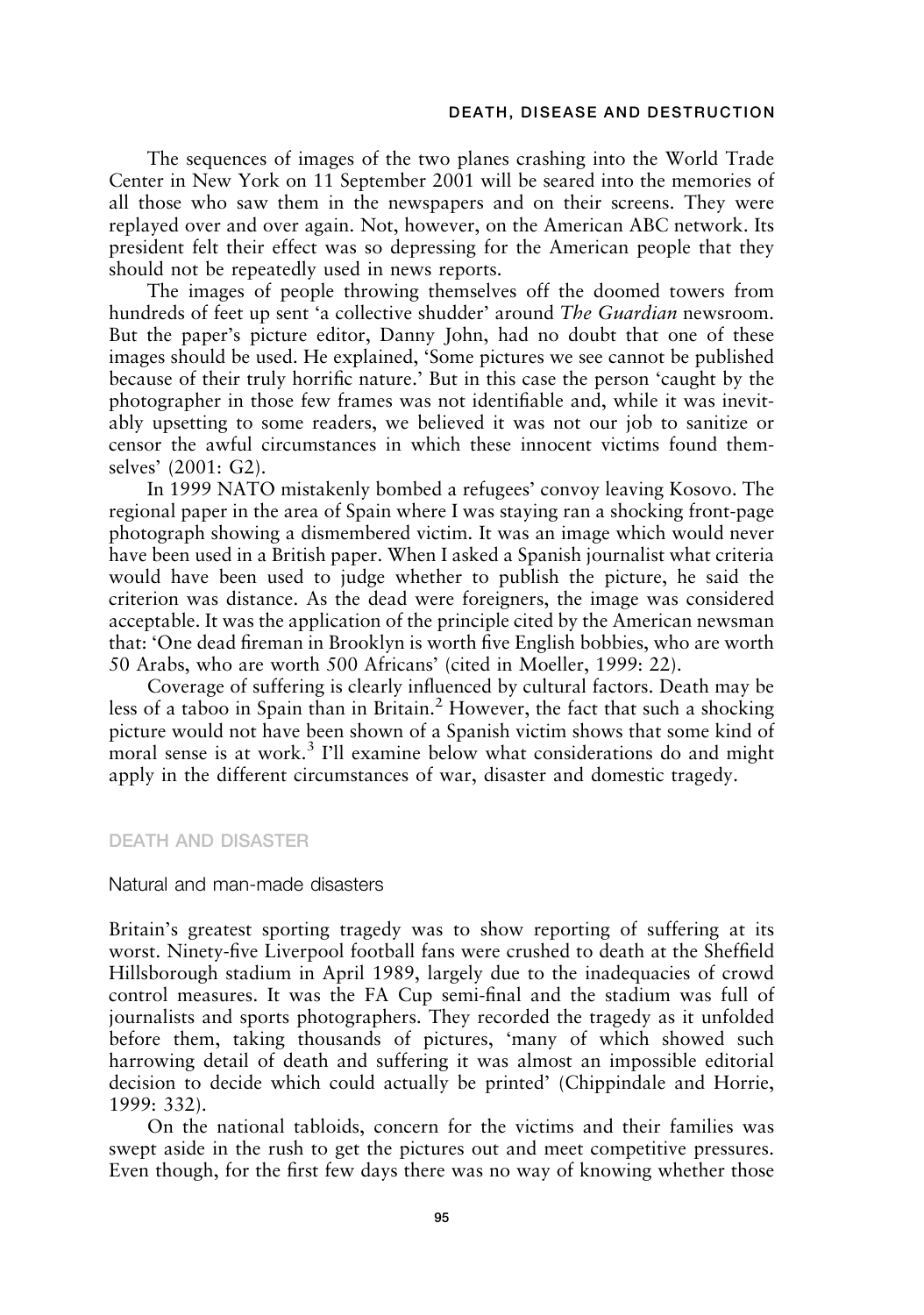shown crushed or lying on the pitch were alive or dead, the photographs were published anyway. The Mirror's colour pictures showed in painful detail the faces of the dying (Chippindale and Horrie, 1999: 335). These images provoked a storm of protest in Liverpool but did nothing to dent newspaper sales. On the other hand, the Sun's notorious headline `THE TRUTH', detailing alleged appalling behaviour by Liverpool fans, brought down the wrath of Merseyside on Kelvin MacKenzie and a boycott of the paper.

The editor's rush to judgement, his one-sided portrait of the behaviour of Liverpool in which three front-page subheadings declared, `Some fans picked the pockets of victims. Some fans urinated on the brave cops. Some fans beat up PC giving kiss of life' was the triumph of prejudice and sensationalism over good reporting. Chippindale and Horrie later concluded that `there was no evidence of any kind to support them, and none was ever to be produced' (1999, 346).

The reporting of the Paddington train crash in which 30 people died in October 1999 showed how matters had improved. Newspaper reporters made a group decision to wait on the other side of the street from where the relatives of victims were staying.<sup>4</sup> Editors agonized over which pictures to publish:  $\therefore$ ... the Guardian's front-page picture showed two women, their faces buried in their hands, near the crash site. Four other papers chose similar pictures for page one but *The Guardian's* was closely cropped in order, says Rusbridger [*Guardian*] editor], to minimize the chances of identification. It was used because it was considered symbolic of people's suffering' (Greenslade, 1999).

As media commentator, Roy Greenslade, put it, `it's fair to say that, during disasters, the media does see itself as performing a public service'  $(1999)$ .<sup>5</sup> News organizations must gather and broadcast or publish information as quickly and accurately as possible, often in situations of great confusion and distress. To do so reporters have to deal with bereaved relatives. Despite criticism of ghoulish or vulpine journalists, this is a necessary if delicate part of a reporter's job. `For every snub at a grief-stricken household', wrote Greenslade, 'there are five others who open their doors and offer tea, opening their hearts to the stranger with a notebook' (1999).

National tragedies resonate. Foreign tragedies don't necessarily. News of African famines can provoke a `been there, done that' attitude. `Formulaic coverage of similar types of crises,' writes Moeller, `makes us feel that we really have seen this story before. We've seen the same pictures, heard about the same victims, heroes and villains, read the same morality play' (Moeller, 1999: 13). As in war reporting of far and distant lands, the challenge for the reporter is to engage the audience. Given the probable logistical difficulties of getting to where a foreign tragedy is unfolding, the mere fact that the reporter is there at all is a triumph. The next question is how to make the editors and the public care about the story. Associated Press's Tom Kent says it depends on how you write it: 'Have you ever picked up the New Yorker,' he asks 'and found a page and a half about how ball bearings are made, which you'd never read, but it's so well done you're reading it? That's what we have to do with foreign news' (cited in Moeller, 1999: 23).

In 1984 against all the odds, the BBC team of reporter Michael Buerk and cameraman Mohammed Amin got into Ethiopia. What they saw there were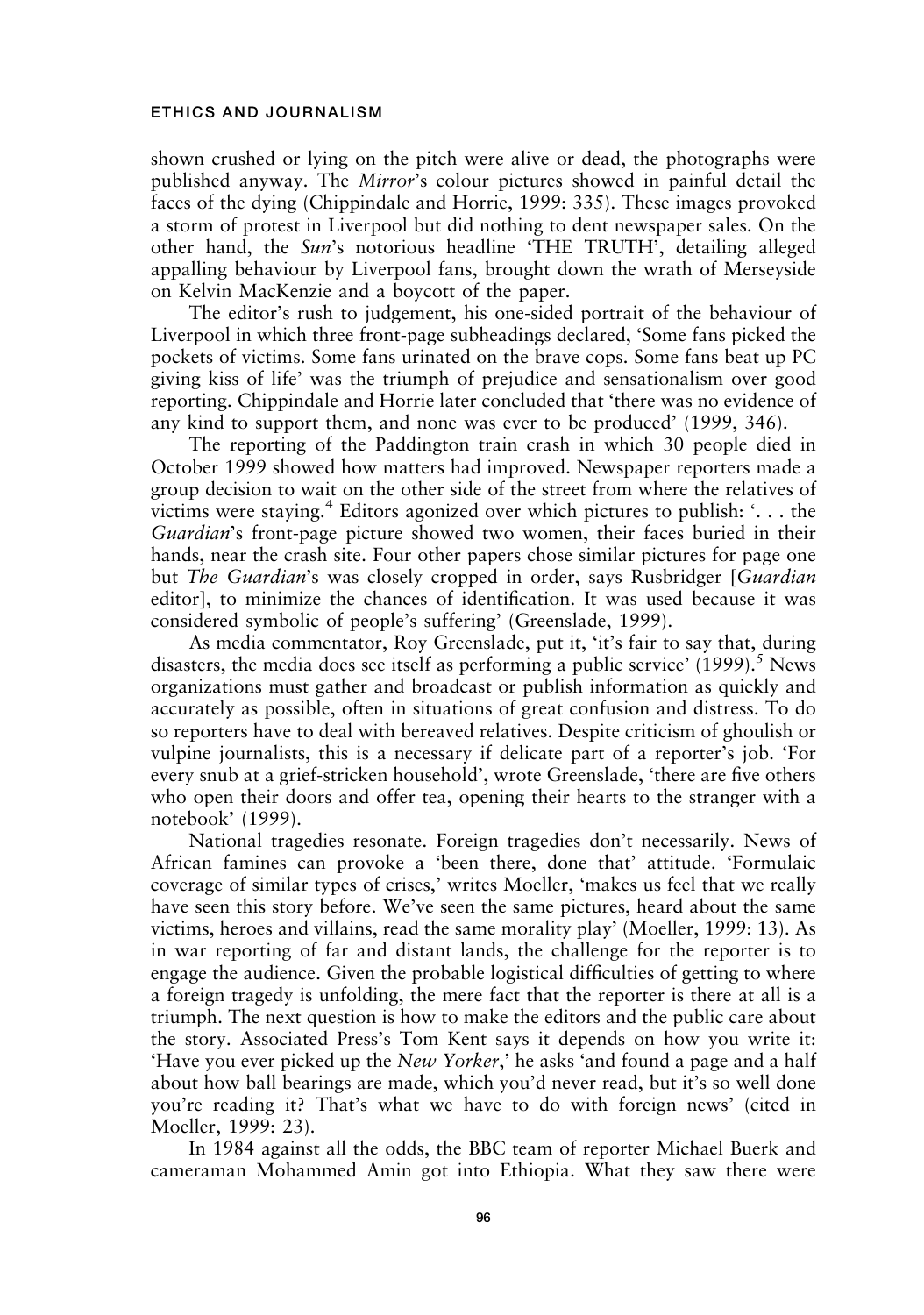scenes of unimaginable suffering, thousands upon thousands of people dying of hunger with no hope of help. Their ten-minute report showed the reality of famine – the rows of corpses, the death of a three year old in her mother's arms, and Buerk's commentary:

Dawn, and as the sun breaks though the piercing chill of night on the plain outside Korem it lights up a biblical famine, now, in the 20th century. This place, say workers here, is the closest thing to hell on earth. Thousands of wasted people are coming here for help. Many find only death. They flood in every day from villages hundreds of miles away, dulled by hunger, driven beyond the point of desperation.  $\ldots$  15,000 children here now – suffering, confused, lost. . . . Death is all around. A child or an adult dies every 20 minutes. Korem, an insignificant town, has become a place of grief. . . . (cited in Moeller, 1999: 111)

This report sparked a huge international response. Its measured tones and understated yet emotional response to the tragedy of the Ethiopian famine made westerners care about Africans. The magnitude of the suffering had helped create the impact', observes Moeller, `but it was the quality of the images that made the scenes so arresting'. For Americans unused to British news styles, the slower pace of Amin's camera-work allowed its audience to form strong impressions. `It was as if each clip was an award-winning still photo,' said William Lord, executive producer of ABC's World News Tonight' (1999: 117).

Good reporting connects, and avoids cliché. This was what Amin and Buerk had managed. The challenge would be to repeat the achievement in covering future African famines, Asian floods or Latin American earthquakes. The 'compassion fatigue' of newsrooms and audiences is not easily combated. However, the BBC team showed that sober, accurate reporting is a sine qua non for journalism which can stir people's hearts.

# **War**

War reporting has been the occasion of some of the finest journalistic work ever produced, and the worst.<sup>6</sup> As we saw in Chapter four, it tests to the limit the reporter's commitment to truth telling. Where one's own country is engaged in conflict, reporters often expect and are expected to contribute to the objective of winning the war.

Showing enemy casualties, especially where they contradict the narrative of a humanely prosecuted war, is discouraged. The BBC's heavily censored images of the civilian Iraqi casualties from NATO's bombing of the Al Amiriya shelter, earned it the sobriquet `Baghdad Broadcasting Corporation' from sectors of the print media: The Sun newspaper described it as 'the enemy within' and the Daily Telegraph refused to publish any pictures of the incident to avoid giving succour to Saddam Hussein.<sup>7</sup> Carruthers concluded that 'elements of the British and American media  $-\alpha$  and their publics  $-\alpha$  are less willing for dissent to be aired, or potentially damaging images of suffering to be screened' (italics in original;  $2000: 157$ . During the Gulf War reporters were forbidden from filming or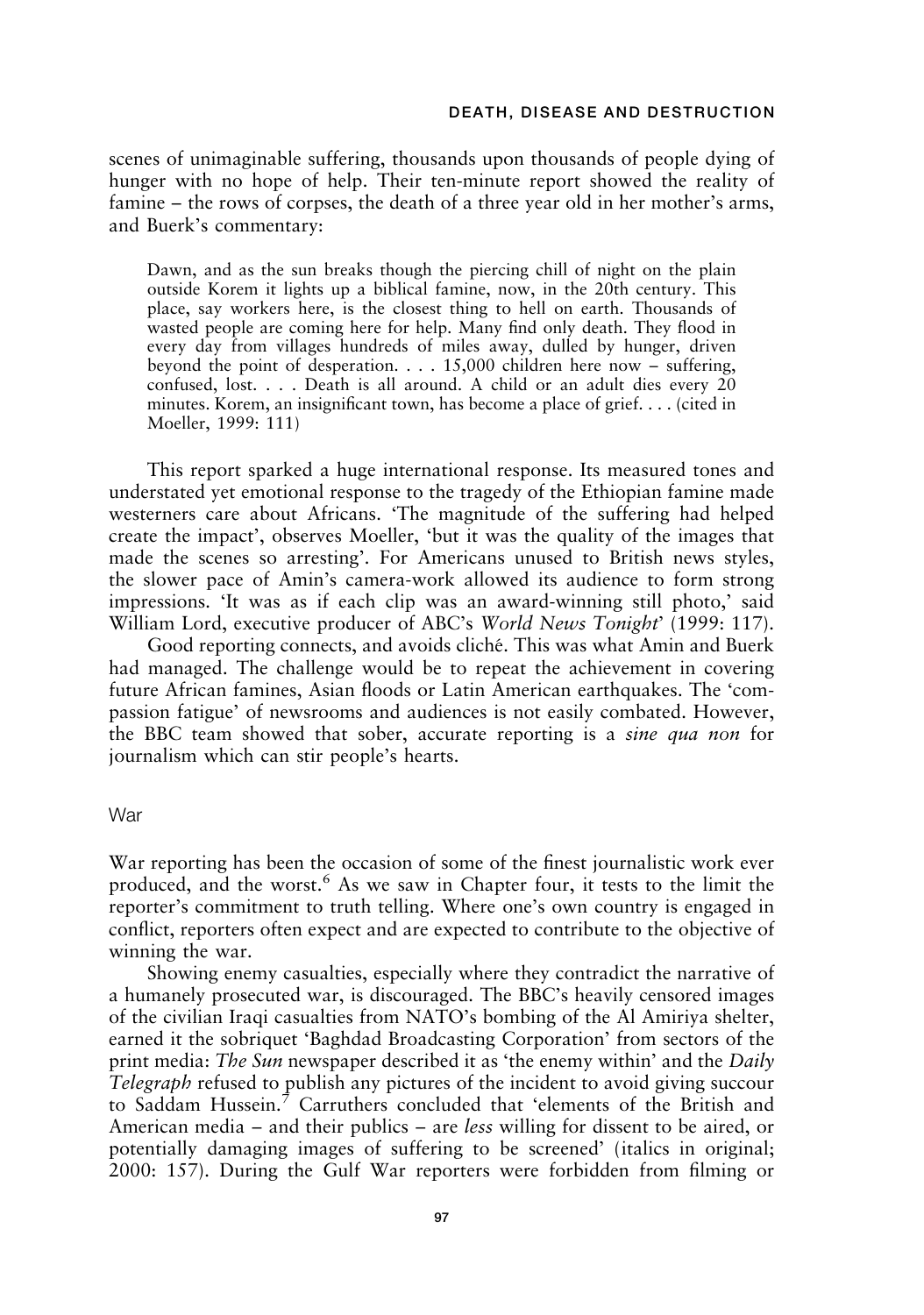photographing soldiers `in agony or severe shock' or `patients suffering from severe disfigurement' (Taylor, 1992:  $35$ ). Where wars are fought on our behalf by our soldiers, we prefer not to know the details of pain and death and, on the whole, the media prefers not to tell us.

What about wars and conflicts in distant lands? Here the rule appears to be that the more remote and distinct from us the people who suffer, the greater the willingness to show images of their suffering. We accept images of bloated corpses floating down rivers or bodies being loaded unceremoniously onto the back of lorries if it is Rwanda. Not if it is Canada. The reporting of the war in the former Yugoslavia showed some of the horrors of the conflict but for former BBC correspondent Martin Bell, not nearly enough:

What we do not show is what happens at the other end  $-$  the killing, the maiming, the wounding, and the suffering, the irredeemable waste of young lives, which is what war is . . . [television] prettifies and sanitizes. Taken over the months and years of a conflict, it promotes the idea of warfare as a costfree enterprise, not even shocking anymore but almost an acceptable means of settling differences. (1998: 105)

More important, however, than what is shown is how and in what context it is given to us. As BBC reporter, Fergal Keane, wrote about coverage of the Hutu massacres of Tutsis in Rwanda in the 1990s:

Much of the coverage of Rwanda in the early days neglected the part that power and money had played in the calculations of those who launched the genocide. Where television is concerned, African news is generally only big news where it involves lots of dead bodies. The higher the mound, the greater the possibility that the world will, however, send its camera teams and correspondents. (1996: 7)

What could we make of the horrific images without any sense of the humanity of the victims or the reality of their lives? Genocide in Rwanda, where `in one hundred days up to one million people were hacked, shot, strangled, clubbed and burned to death' (Keane, 1996: 29), became part of a narrative of the `dark continent', `the horror, the horror' of the closing lines of Joseph Conrad's Heart of Darkness.<sup>8</sup>

Showing the suffering of war can be a kind of visual pornography and contempt for the humanity of those who suffer, if there is no moral engagement. But for reporters herein lies the dilemma. It is true that, 'The spectator of suffering cannot speak about what he has seen in objectivist terms. . . . It would be considered "indecent" or "inhuman" to give a purely factual description of a hanging say, or of victims of a famine' (Boltanski,  $1999: 24-5$ ). However, should the reporter become an advocate? This is what Bell seems to suggest.<sup>9</sup> But surely more powerful than advocacy is the power of the journalist to bear witness. Bearing witness with integrity and compassion will speak for itself, as did much of Martin Bell's own reporting of Bosnia.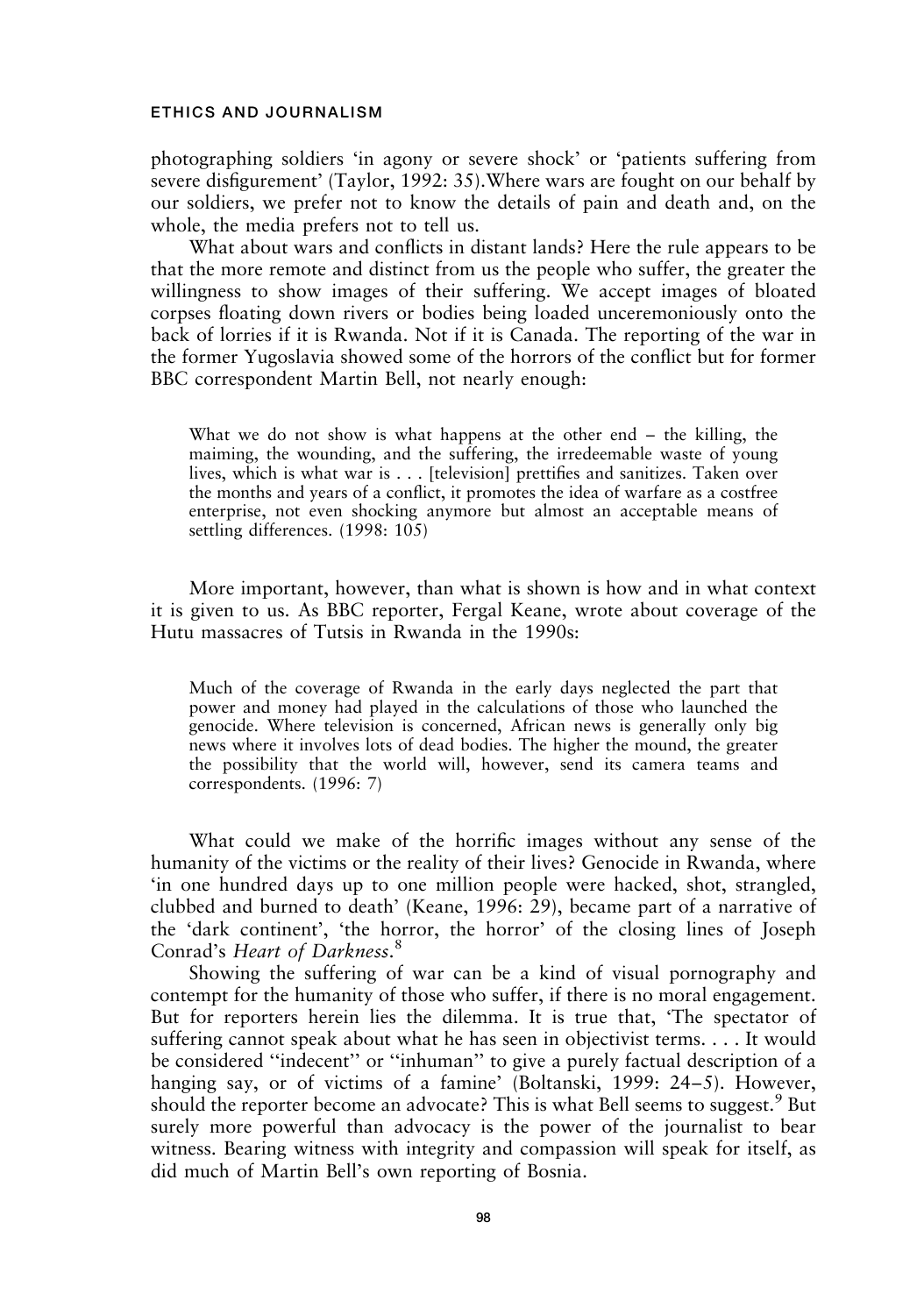# DOMESTIC TRAGEDY

Most journalists will probably not report a war. Most will report on a suicide, crime or accident. They will be asked to get family details, a photograph of the victim, quotes from the victim's family. They will have to report court proceedings; children might be involved. On these occasions, more than any other, the reporter's sensitivity and good judgement will be called upon. Families might be unwilling to talk, information may be difficult to come by and a hard-pressed journalist might be tempted to apply inappropriate pressure to obtain what he or she needs. Or, where the story is particularly newsworthy  $-$  a celebrity suicide, a child's murder, a vicious rape  $-\theta$  the temptation might be to include painful detail which can only immeasurably increase the suffering of the victim's family and feed our morbid curiosity. Some of these areas  $-$  crime reporting, for example  $$ are hedged round with legal constraints on what may be published or broadcast. Reporters are, for instance, forbidden from identifying alleged offenders or witnesses at youth courts if they are under the age of 18.

The PCC's code covers some of these areas too (see Box 8.1). It has particularly stringent requirements to avoid identification of children in sex cases who appear as victims, witnesses or defendants (see Clause  $7$ ).<sup>10</sup> Similarly, it advises against identifying victims of sexual assault except where there is justification and it is legal to do so (see Clause 12). Clause 10 on reporting of crime requires the press to avoid identifying friends or relatives of alleged criminals without their consent and to pay particular regard to the vulnerability of children who are witnesses or victims of crime. However, Clauses 7 and 10 are subject to a public interest exemption. The broadcast industry has similar guidelines.

These guidelines have arisen out of mistaken and damaging practice. They show that, despite the rhetoric, editors and reporters accept the need for compassionate practice. The need for compassionate practice is also recognized in Clause 5 of the code dealing with intrusion into grief or shock. It calls for sympathy and discretion. This means not behaving like the reporter who, having already imposed on a grieving family whose child had choked to death on a Christmas tree decoration, was then told by his editor to phone back to check on its colour (Goodwin, 1995: 259). Or running a story about someone who is dying simply because he is a relative of a well-known politician. The Mirror's story headlined `Lilley's nephew dying of Aids' was censured by the PCC in 1995 for invasion of privacy (Report 29, 1995). It also means knowing how to behave sensibly in unexpected circumstances. The *Daily Record* reporter who went to a family's home whose daughter was missing and 'blurted out' the news that a body had been found `could have spared the family's feelings simply by acting in accord with common sense when she realized they did not know that a body had been found' (Report 37, 1997: 23).

Most of the time reporters seem to get it right.<sup>11</sup> Columnist Magnus Linklater was asked to prepare a feature on the restoration of capital punishment. His research involved interviewing relatives of murder victims. He was surprised by the cordial reception he received. `. . . some of those I talked to even had fond memories of the traumatic period when their front gates had been besieged by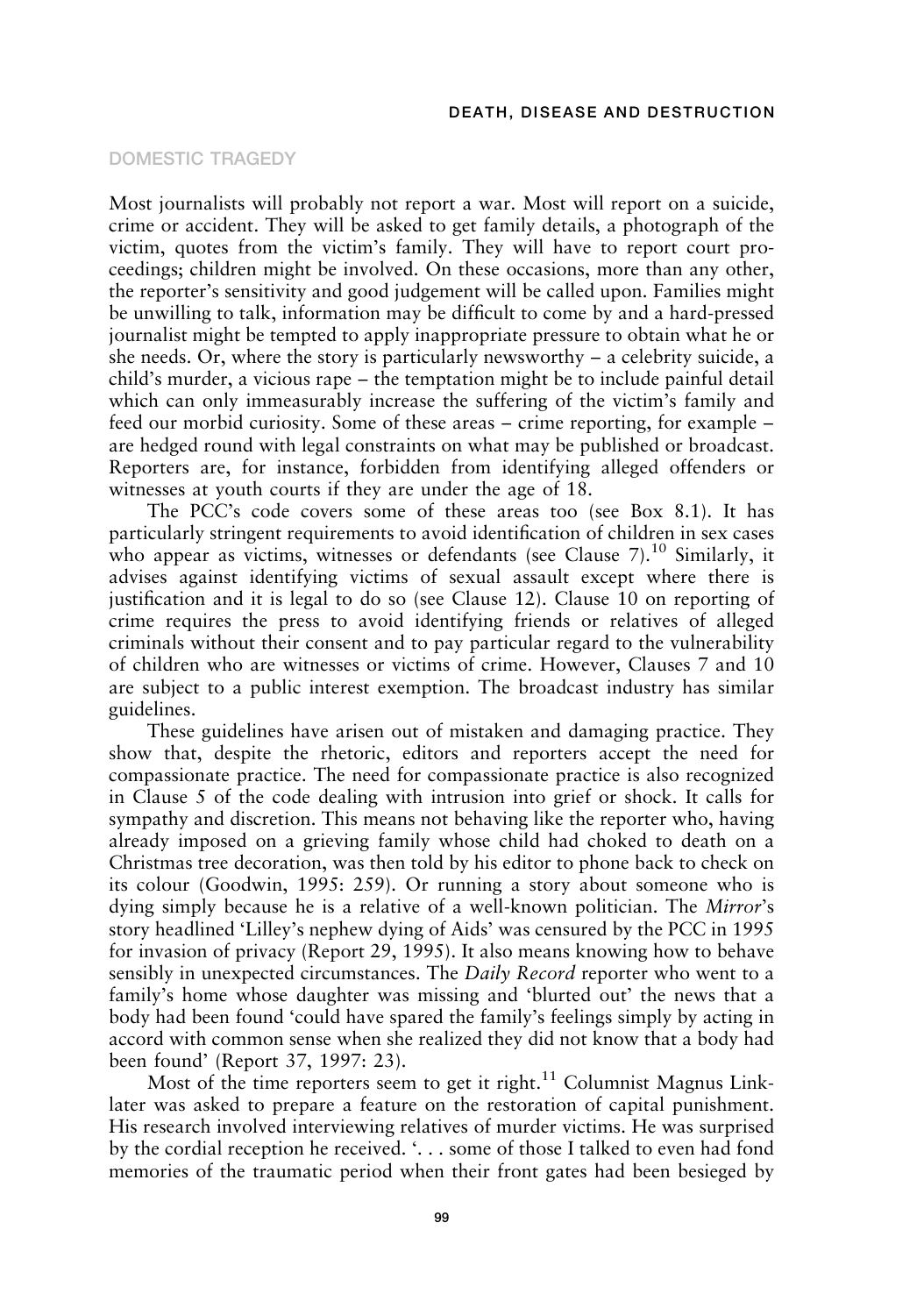the waiting press. One woman, whose sister had been brutally strangled, showed me a Christmas card she had kept from the *Daily Express* reporter who had covered the story' (cited in IPI report, 1996: 27).

# BOX 8.1 PCC Code: protecting the vulnerable

# Clause 5 Intrusion into grief or shock

In cases involving grief or shock, enquiries must be carried out and approaches made with sympathy and discretion. Publication must be handled sensitively at such times, but this should not be interpreted as restricting the right to report judicial proceedings.

# Clause 10 Innocent relatives and friends

The press must avoid identifying relatives or friends of persons convicted or accused of crime without their consent.

# PICTURE POWER

Pictures are immeasurably more powerful than words. One of the reasons James Bulger's murder was so etched into Britain's conscience was that we have the video footage of him being led away by his murderers. Pictures pose difficulties for those who take them and those who must decide whether to use them.

Taking pictures

What are suitable subjects for pictures? Why did so many viewers complain about images of grieving relatives at Dunblane? What makes us feel uneasy about focusing on pictures and the bereaved, the dying and the dead? The BBC Style Guide provides specific advice to its reporters and editors on the kind of images to be shown and to be avoided:

We do not want to cause distress by dwelling unnecessarily on graphic detail, in words or pictures. In television, we do not linger needlessly on pain and suffering, keeping shots short and angles wide; we do not zoom in to shots of blood, but pull away in deference to the victim. We should be particularly mindful of the distress we will cause if we show identifiable pictures of dead or injured people before their relatives have been contacted. (p. 12)

In a small American town, a photographer happened to be present at a tragic incident. His photograph captures the moment just after a tractor tyre exploded at a petrol station killing the station operator and his son. The father lies dead and so does his son, almost naked, his clothes blown off by the force of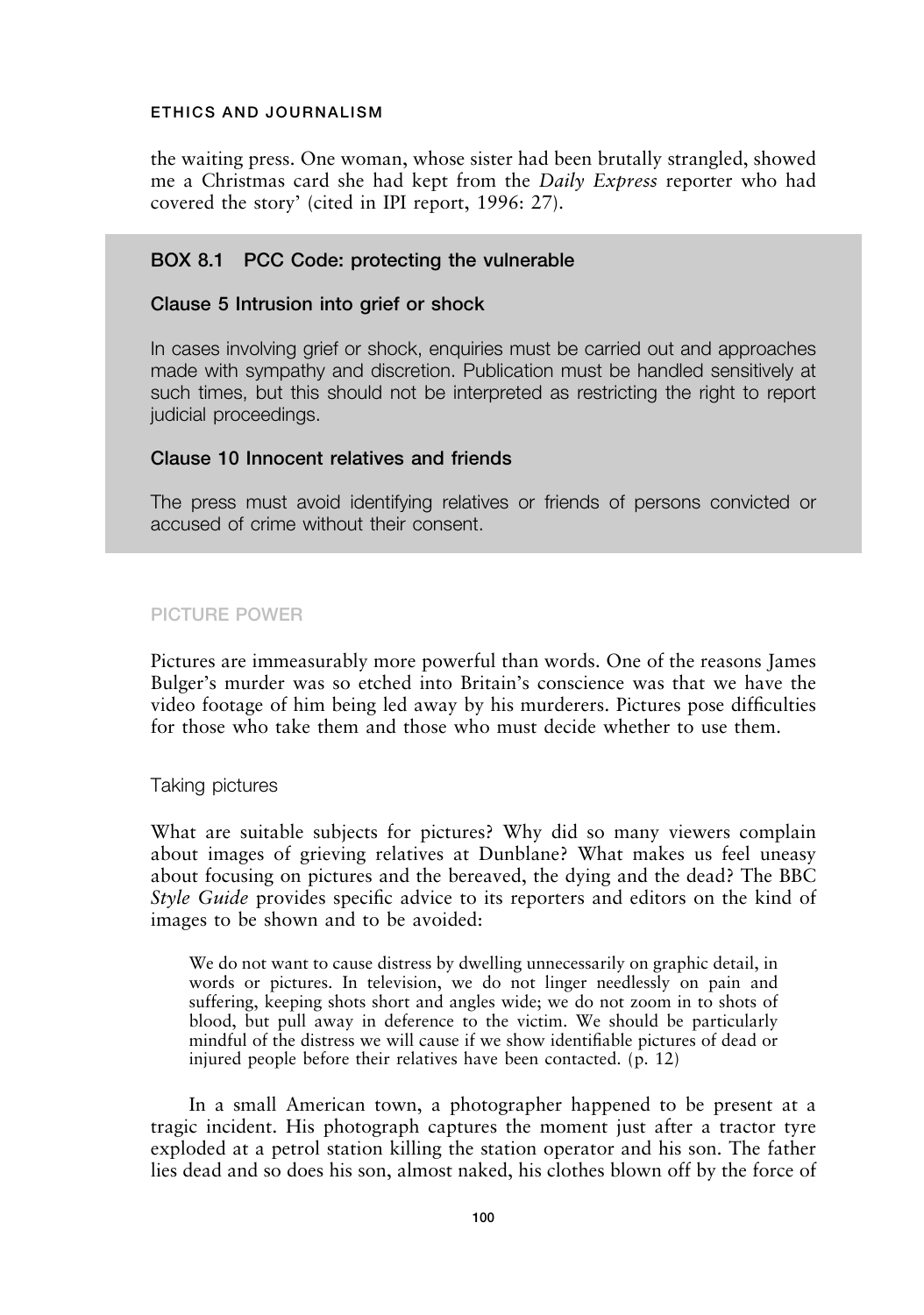the blast. The photograph captures the moment when the wife and mother of the boy arrives and appears to look straight into the camera with a horrified, anguished expression. Was he right to take the picture? These are hard decisions to make. Often responses are instinctive and it is hard to criticize a photographer for reacting professionally to a dramatic incident. Perhaps the real question is whether the image should have been published, an issue to which I will return.

In 1993 freelance South African photographer, Kevin Carter, took a photograph of a Sudanese toddler too weak to continue the short distance that remained to a feeding centre; behind her was a watching vulture. It won him a Pulitzer prize. Two months' later he committed suicide. A friend and fellow photographer wrote later:

Questions about Kevin's ethics and his humanity were beginning to be asked more frequently: the pressure on him was building. The strain was all the greater because Kevin had his own doubts about his actions during that hot day in Ayod, and wrestled with them almost every day.

Kevin told Nancy Lee, the Times' picture editor, that he was sure the girl had made it to the feeding station. But Lee, like many others, felt uncomfortable; if Kevin was that close to the feeding station and the child was on the ground, why had he not gone there and got help? What do you do in cases like this? What is the obligation of any news professional in the face of tragedy in front of them?

I don't know: I have a humanistic feeling about it and a journalistic feeling about it. If something terrible is about to happen and you can stop it, if you can do something to help once you've done your job, why wouldn't you? It bothered me as a person. He could have done it, it would have cost him nothing. She would have weighed something like 10lb. He could have picked her up and carried her there  $($ ... $)$ . (Marinovich, 2000: S5)

This view would not be shared by all reporters, some of whom believe that their first duty is to observe and report the news not to try and change it. In Chapter four I referred to the incident in which two Buddhist monks burnt themselves to death on the streets of Saigon in what appeared to be a protest against the war in Vietnam. Two AP reporters took pictures of the whole event, images which were shown across the world. One later explained that he could perhaps have `prevented the immolation by rushing at the monk and kicking the gasoline away if I'd had my wits about me. As a human being I wanted to; as a reporter I couldn't' (Arnett, 1994: 119). The AP man's response reveals the breakdown of moral sense. If it had been his son he would probably have rushed to save him. His inaction showed more about a lack of misericordia than the triumph of professionalism. Photojournalists interviewed in the United States had different views to Arnett. One said, 'You're a member of the human race first and a journalist second' and another, 'The picture is in the paper only one day and I have to live with myself every day' (Goodwin, 1995: 314).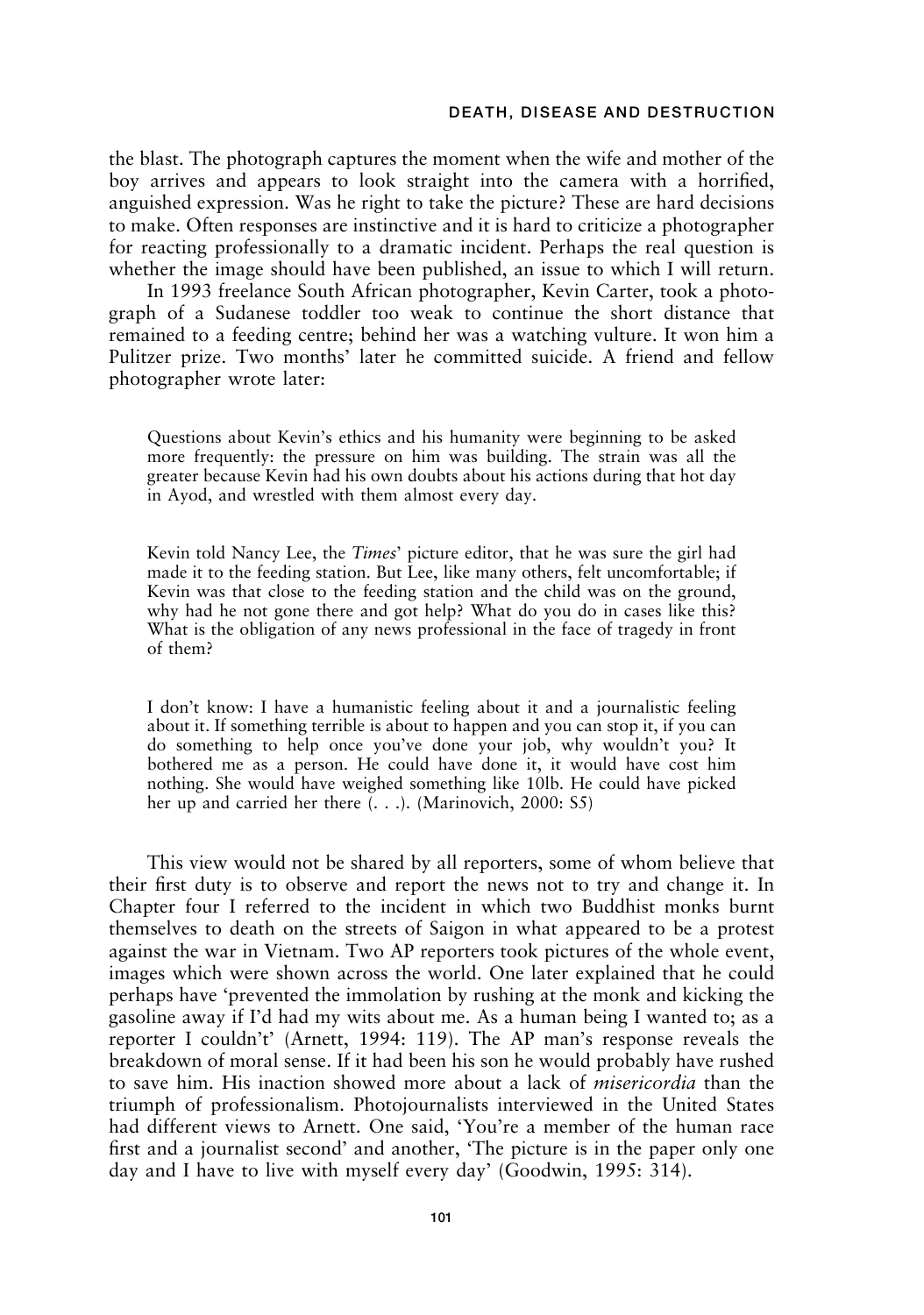## Selecting pictures

As deputy editor of the Daily Express in the early 1960s, Bob Edwards, had to decide whether to use a picture or not:

One evening Ted Pickering and I were on the backbench when the picture editor brought us dramatic, exclusive photographs of four maids leaping to their deaths from a burning hotel in Rome. In each case their nighties had lifted, revealing their naked bodies.... Neither of us had the stomach to ask the picture retoucher to paint in panties or extend the nighties. Without any discussion we turned the pictures down. Sure enough, it appeared suitably altered in the Daily Mail with the hypocritical claim that it was being published as a warning against fire.  $(1989: 100)$ 

Publication of the picture of the son and father lying dead after the explosion of a tyre and the shocked wife staring into the camera was justified on similar grounds; namely, that it showed the danger of this kind of accident. It is a brutal image, snatched at the moment of most terrible grief. A woman who was filmed reacting hysterically to the news that her daughter had died in an aircrash later described her feeling that she had been `visually raped' by the media. Publication or broadcast of these pictures seems hard to justify, especially when reporters are told not to interview those who are in shock.

Broadcast and photographic images of suffering can convert us into spectators, passive consumers of other people's tragedies at best, and vulture-like voyeurs at worst. However, it is also true that images of accidents, natural disasters, wars or crimes can be a call to action. The sinking of the Herald of Free Enterprise ferry in 1986 with the loss of 193 passengers brought about improved ferry safety. Handguns were banned as the result of Dunblane. Images which 'connect' us to those who suffer, make their suffering real, is what makes them acceptable.

# `ONLY CONNECT'

Most people would agree that information about human suffering is acceptable; it depends how it is presented. Good news is not generally news. When the BBC's Martyn Lewis tried to promote this idea he was laughed out of court. When a political party tried to set up a paper on these lines, it was a failure. As American journalist Tom Palmer put it: `Media moguls have long known that suffering, rather than good news, sells. People being killed is definitely a good, objective criteria for whether a story is important. And innocent people being killed is better' (cited in Moeller, 1999: 34).

Telling stories, informing about suffering tells us the truth about human life. We can't live in a make-believe world where no-one cries. Bad things happen. People suffer. We want to know about such things because in a certain way they can reassure us. They are the out-of-the-ordinary, they are strange which is why they are reported. But what are the parameters for such news? Where do we find the measure for what might be appropriate or not?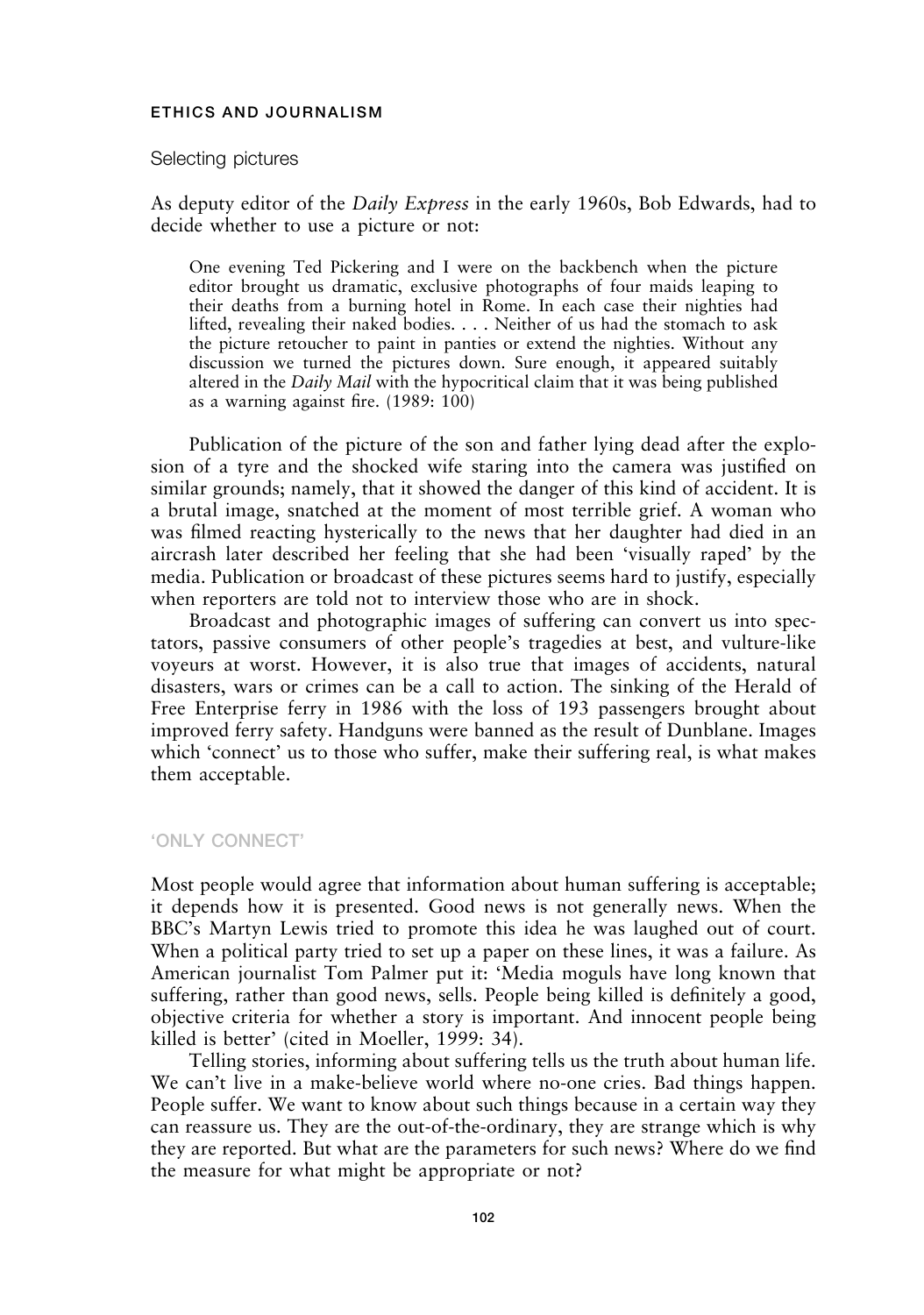Information about suffering is not *simply* about transmitting data; it is about creating an emotional link between you and the person who suffers to engender compassion. This was the secret of the Italian film Life is Beautiful  $(1998)$ . It didn't show the usual visual cliché of piles of emaciated bodies to depict the Nazi atrocities against the Jews, but was a touching story about a Jewish Italian family caught up in a nightmare world.

The challenge for journalists is to capture the intimate, incomparable character of the person affected or the tragedy which has occurred. Of course the limits of time and space can make this impossible. A local paper might just be able to include news in brief stating `50 killed in Indian bus accident'. However, where it is possible to give time to a story, images or words which impose, steal intimacy or caricature, or rob the person of their dignity make the journalist appear a person without scruples. That is perhaps what is at the root of people's unease at images of torn bodies, grieving mothers or heaps of corpses. This is why famed photographer Donald McCullen was set upon by the Lebanese woman whose grief he had just photographed. Think of how we feel when a person starts to cry. The person loses control even of their appearance. We feel it is a violation of someone's intimacy to be there. We see vulnerability, defencelessness. And it demands our utmost respect.

Similarly for reporters. They must be professional enough to deal with the story  $-$  it's no good if they dissolve into tears themselves. However, the story will be better told if the reporter is able to capture the personal dimension of the tragedy, if the context is a sense of the worth of the human being. Otherwise why should we give a damn that a hundred people have died in a bus accident in Burundi?

Compassionate reporting will mean that journalists and news executives would take into account a number of very practical issues. They would make sure:

• Not to be led by technology. If not hasty, ill-judged decisions can be made. A Spanish television news programme showed the blown-up gobbets of human flesh with the excuse that as the stories were coming in direct off the wires, there was no time to editorialize. However, as the BBC Producer Guidelines say:

> It's inevitable that the images of a disaster are painful for those personally involved and perhaps for other spectators too. But we shouldn't lower our standards about what it is appropriate to show because of the volume of material we have available or because of the speed with which we receive, transmit and edit it.

· To minimize the inevitable intrusion by organizing pools. Not only the news itself has an ethical dimension but the means used to obtain it. Pools can be a good way of avoiding some of the intrusion of a pack of reporters covering an event. Journalists must be sensitive to their impact, particularly TV crews which are especially intrusive. Over three hundred journalists descended on the small town of Dunblane as well as numerous overseas reporters.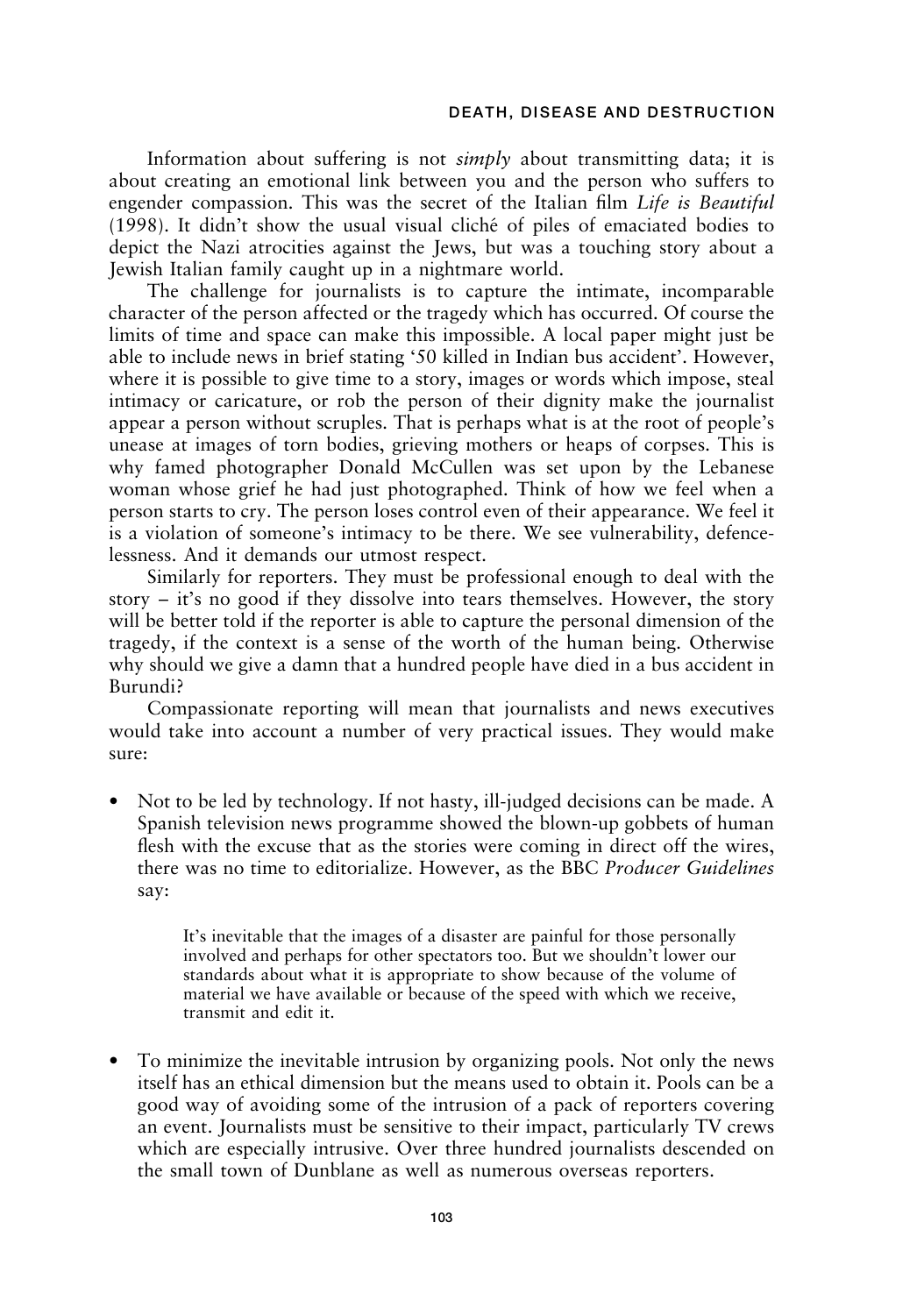- · To be sensitive about interviews. Journalists should be moderate in the way interviews are requested and in how they're done. They shouldn't interview or try to interview anyone in a state of shock. They shouldn't try to do an interview without the person's permission and they should always explain clearly the rules of the game. It may well be the first time that the person in question has done an interview.
- · To be careful in publishing or broadcasting distressing material. Taking care, for example, in showing material about on-going situations  $-$  kidnappings, for example – which could be painful for the family. Or about information on anniversaries by contacting those involved. Or announcing to the audience that painful or shocking images are going to be shown.
- · Assign experienced staff to the story. For Dunblane, ITN assigned a senior editorial manager to view pictures as they came in to ensure policies and standards were observed. On the whole they were.
- · Let the humanity of the reporter come through: tragedies can't be reported as though they were a village fete. For the reporter this means showing a sense of feeling without abandoning the story.

## **NOTES**

1 Luke 10; 30-37.

2 When the Spanish parent company of Hola! brought out its English edition, Hello! it followed the same diet of celebrity features, deaths, marriages etc. It soon found, however, that the English audience found its coverage of funerals, with pictures of coffins and crying relatives, distasteful. Such coverage was subsequently reduced.

3 More respectful coverage of national tragedies has also been true in Britain, as we saw in the reporting of Dunblane. Bob Edwards, former editor of the Daily Express, relates how his paper published a photograph of a train crash victim in the early 1960s: `Until then newspapers never published pictures of bodies in domestic disasters like this, though foreign plane crashes abroad were regarded as fair game' (1989: 102). Television had changed things.

4 Broadcast journalists failed to do this and, as is often the case, were far more intrusive than their print colleagues.

5 The broadcasters are quite clear about the public service they provide in reporting disasters. See BBC Style Guide and Producers Guidelines.

6 See Carey's Faber Book of Reportage (1989) for examples of some of the best and Knightly, The First Casualty (2000) for examples of the worst.

7 The BBC's Michael Buerk warned viewers that `Many of the pictures coming from Baghdad of burned civilian bodies are considered too dreadful to show you' (cited in Taylor, 1992: 191). Subsequent audience research found that 57 per cent thought the BBC was right to show the sanitized images, while 23 per cent thought it was wrong for the story to have been covered at all (Morrison, 1992).

8 Christopher Hitchen has written in Vanity Fair that all reporting of Africa is a pastiche of Waugh's Scoop and Conrad's Heart of Darkness.

9 Bell argued that more explicit coverage of the horrors of Bosnia was necessary. He believed that this would help prompt a more vigorous western response to the conflict. In fact, as Carruthers suggests, `Former Yugoslavia offers the best illustration of the absence of an automatic link between media images of suffering and decisive intervention to alleviate it' (2000: 213).